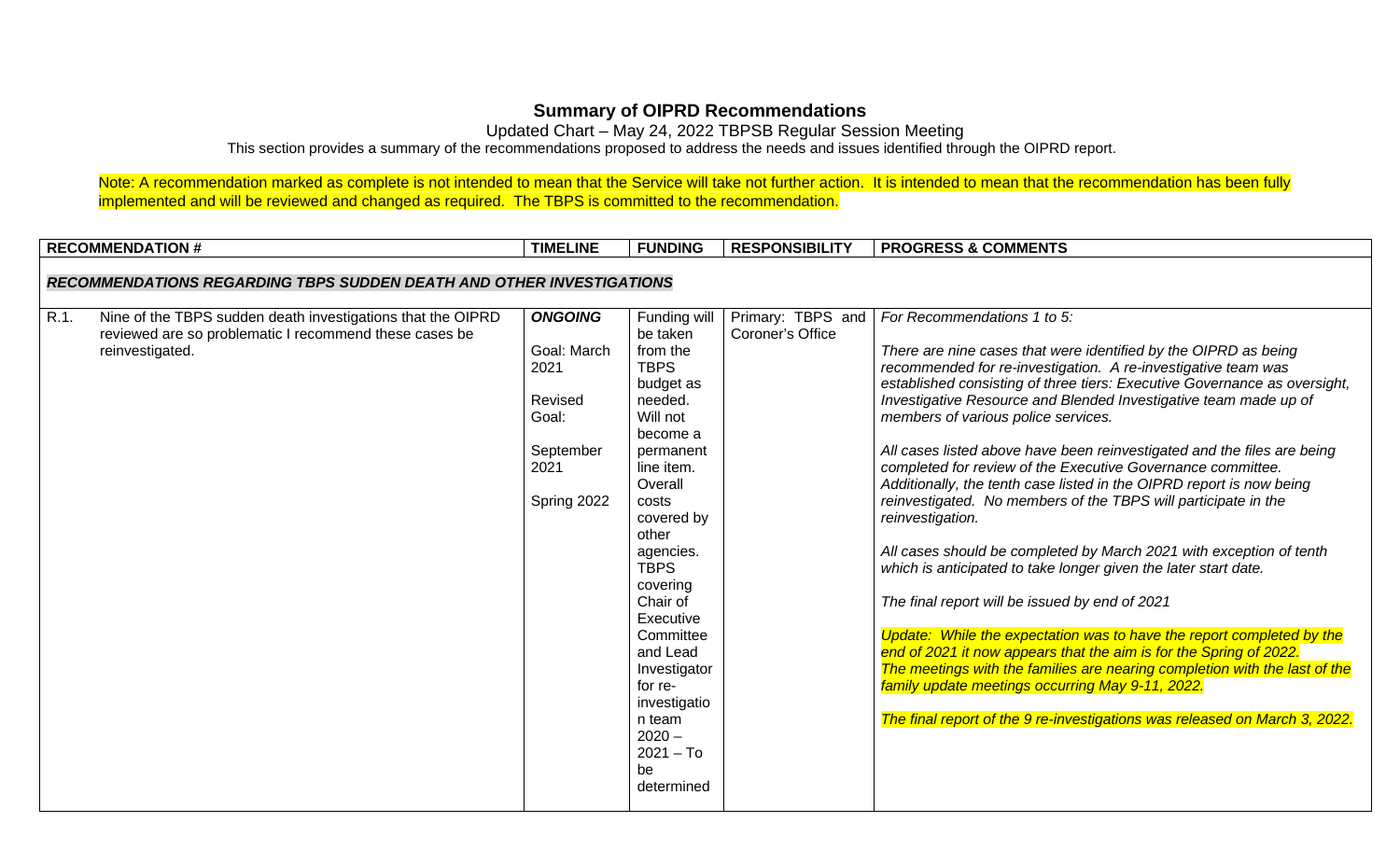| R.2  | A multi-discipline investigation team should be established to<br>undertake, at a minimum, the reinvestigation of the deaths of the<br>nine (9) Indigenous people identified.                                                                                                                                                                                                             | <b>ONGOING</b><br>See R.1                                                                                  | See R.1                                                                                                                         | See R.1                          | See R.1                                                                                                                                                                                                                                                                                                                                                                                                                                                                                    |
|------|-------------------------------------------------------------------------------------------------------------------------------------------------------------------------------------------------------------------------------------------------------------------------------------------------------------------------------------------------------------------------------------------|------------------------------------------------------------------------------------------------------------|---------------------------------------------------------------------------------------------------------------------------------|----------------------------------|--------------------------------------------------------------------------------------------------------------------------------------------------------------------------------------------------------------------------------------------------------------------------------------------------------------------------------------------------------------------------------------------------------------------------------------------------------------------------------------------|
| R.3. | The multi-discipline investigation team should establish a<br>protocol for determining whether other TBPS sudden death<br>investigations should be reinvestigated.                                                                                                                                                                                                                        | <b>ONGOING</b><br>See R.1                                                                                  | See R.1                                                                                                                         | See R.1                          | See R.1                                                                                                                                                                                                                                                                                                                                                                                                                                                                                    |
| R.4. | The multi-discipline investigation team should also assess<br>whether the death of Stacy DeBungee should be re-investigated,<br>based on our Investigative Report and the Ontario Provincial<br>Police review of the TBPS investigation. The team should also<br>assess when and how the investigation should take place,<br>without prejudicing ongoing Police Services Act proceedings. | <b>ONGOING</b><br>Goal: January<br>2022                                                                    | See R.1                                                                                                                         | See R.1                          | This is the tenth case referenced above. The multi-discipline investigation<br>team and various committees have determined that the sudden death of<br>Stacy DeBungee will be re-investigated starting in January 2021.<br>Discussions have occurred to determine how this is undertaken without<br>prejudicing the ongoing Police Services Act proceedings.<br>Update: As per direction from the Ministry of Attorney General this has<br>been given to the OPP team to be reinvestigated |
| R.5. | TBPS should initiate an external peer-review process for at least<br>three years following the release of this report.                                                                                                                                                                                                                                                                    | <b>ONGOING</b><br>January 2022                                                                             | To Be<br>Determined                                                                                                             | TBPS and various<br>stakeholders | Once the above referenced re-investigations are complete, the documents<br>and practices established and identified from the multi-disciplinary team<br>will be utilized on a go forward basis to determine a comprehensive and<br>efficient peer-review process. It is yet to be determined who the external<br>actors will be, if any.                                                                                                                                                   |
|      | <b>RECOMMENDATIONS REGARDING TBPS INVESTIGATORS AND</b><br>THE CRIMINAL INVESTIGATIONS BRANCH                                                                                                                                                                                                                                                                                             |                                                                                                            |                                                                                                                                 |                                  |                                                                                                                                                                                                                                                                                                                                                                                                                                                                                            |
| R.6. | TBPS should immediately ensure sufficient staffing in its General<br>Investigations Unit in the Criminal Investigations Branch.<br>Adequate resources must be made available to enable this<br>recommendation to be implemented on an urgent basis.                                                                                                                                       | <b>COMPLETE</b><br>*However will<br>be ongoing<br>and<br>reassessed<br>based on<br>needs as they<br>evolve | <b>Budget</b><br>additions<br>$2019 -$<br>\$350,000<br>$2020 -$<br>above now<br>permanent<br>$2021 -$<br>Above now<br>permanent | TBPS - CIB                       | An additional 5 officers were added to the Criminal Investigations Branch<br>in 2019. Positions were filled in the 2019 and 2020 years.                                                                                                                                                                                                                                                                                                                                                    |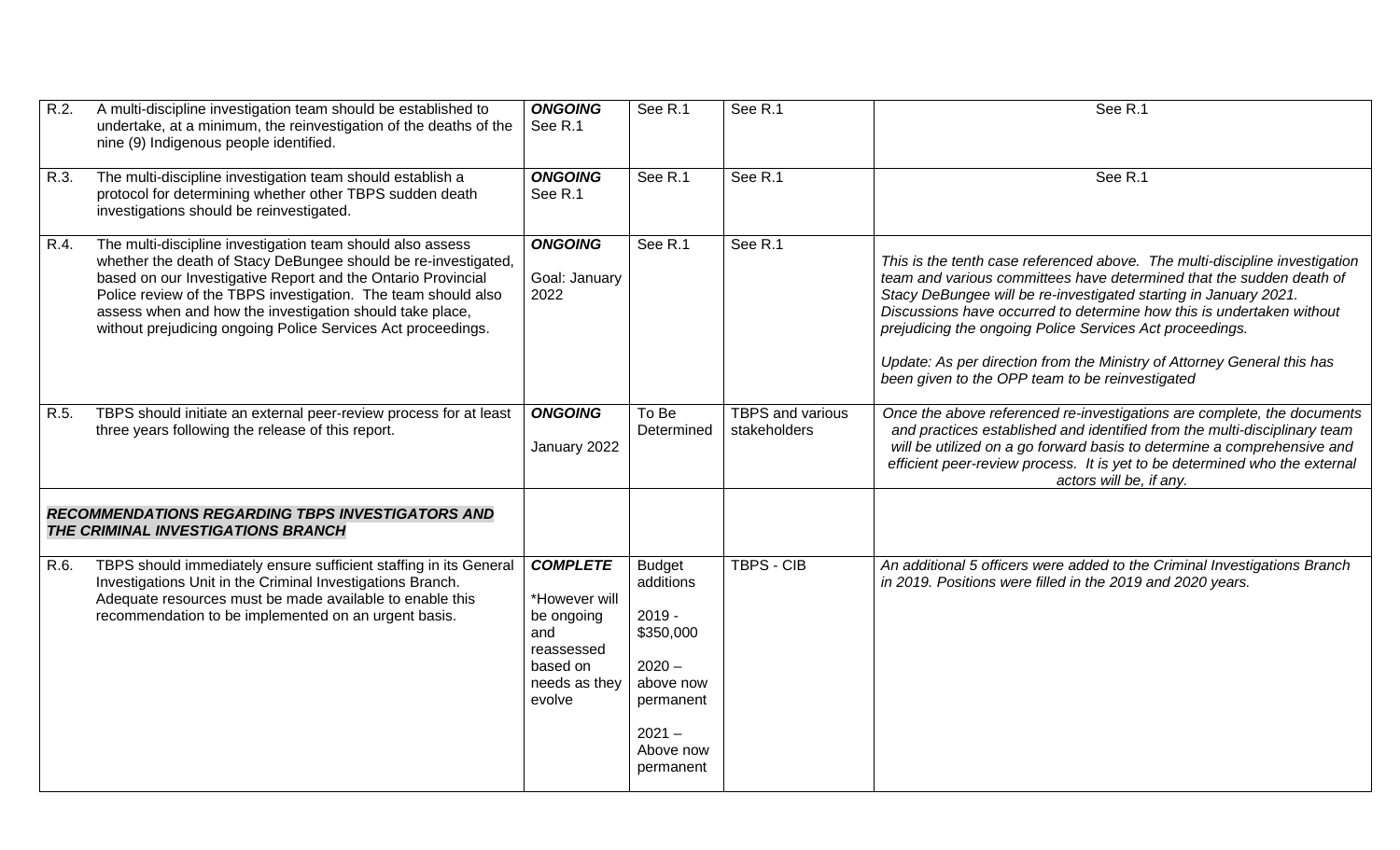| R.7. | TBPS should establish a Major Crimes Unit - within the Criminal<br>Investigations Branch - that complies with provincial standards<br>and best practices in how it investigates serious cases, including<br>homicides, sudden deaths and complex cases. | <b>COMPLETE</b>                       | <b>Budget</b><br>additions<br>$2019 -$<br>\$208,920<br>$2020 -$<br>above now<br>permanent<br>$2021 -$<br>above now<br>permanent                | <b>TBPS - CIB</b>                                      | There has been a creation of four Major Crime Units within the Criminal<br>Investigations Branch. There are now twenty officers trained and<br>dedicated to major crime investigations; there are four (4) detectives and<br>sixteen (16) detective constables assigned to Major Case Management.<br>These officers make up four units of 1 detective and 4 detective<br>constables working a 12 hour shift schedule rotation ensuring maximum<br>coverage.                                                                                                                                                                                                                                                                                                     |
|------|---------------------------------------------------------------------------------------------------------------------------------------------------------------------------------------------------------------------------------------------------------|---------------------------------------|------------------------------------------------------------------------------------------------------------------------------------------------|--------------------------------------------------------|-----------------------------------------------------------------------------------------------------------------------------------------------------------------------------------------------------------------------------------------------------------------------------------------------------------------------------------------------------------------------------------------------------------------------------------------------------------------------------------------------------------------------------------------------------------------------------------------------------------------------------------------------------------------------------------------------------------------------------------------------------------------|
| R.8. | TBPS should provide officers, who have taken the appropriate<br>training with opportunities to be assigned work with Criminal<br>Investigations Branch and the Major Crimes Unit investigators to<br>gain experience.                                   | <b>COMPLETE</b>                       | <b>Budget</b><br>additions<br>$2019 -$<br>\$49,500 for<br>training<br>$2020 -$<br>above now<br>permanent<br>$2021 -$<br>above now<br>permanent | TBPS - All Branch<br>Commanders                        | The TBPS does have a secondment program to allow for officers in other<br>branches to spend time in the Criminal Investigations Branch.<br>The TBPS now has two (2) mentoring positions dedicated to the Uniform<br>Patrol Branch to spend a period of three (3) months in CIB. This will<br>provide officers with the opportunity to learn the various roles performed in<br>CIB and gain experience in criminal investigations. Such training will be<br>tracked in a logbook and retained for career development and<br>advancement purposes.<br>All participants will also be offered the entry level "Criminal Investigation<br>Techniques" course upon entering the mentorship program.<br>This program will see eight (8) officers a year cycle through. |
| R.9. | TBPS should develop a formalized plan or protocol for training<br>and mentoring officers assigned to Criminal Investigations<br>Branch and the Major Crimes Unit.                                                                                       | <b>ONGOING</b><br>Goal: March<br>2022 | N/A                                                                                                                                            | TBPS - CIB &<br><b>Quality Assurance</b><br>Staff Sgt. | The Criminal Investigations Branch and the Major Crime Unit adhere to all<br>provincially mandated policies and procedures on investigating criminal<br>matters.<br>A training manual specific to Major Crimes will be completed shortly.                                                                                                                                                                                                                                                                                                                                                                                                                                                                                                                       |
|      | R.10. TBPS should develop a strategic human resources succession<br>plan to ensure the General Investigations Unit, Criminal<br>Investigations Branch, and the Major Crimes Unit is never<br>without officers who are experienced in investigations.    | <b>ONGOING</b>                        | Not yet<br>known                                                                                                                               | $TBPS - HR$<br>Manager & CIB                           | See above recommendations that assist in realizing the succession plan<br>(specifically the mentorship program)                                                                                                                                                                                                                                                                                                                                                                                                                                                                                                                                                                                                                                                 |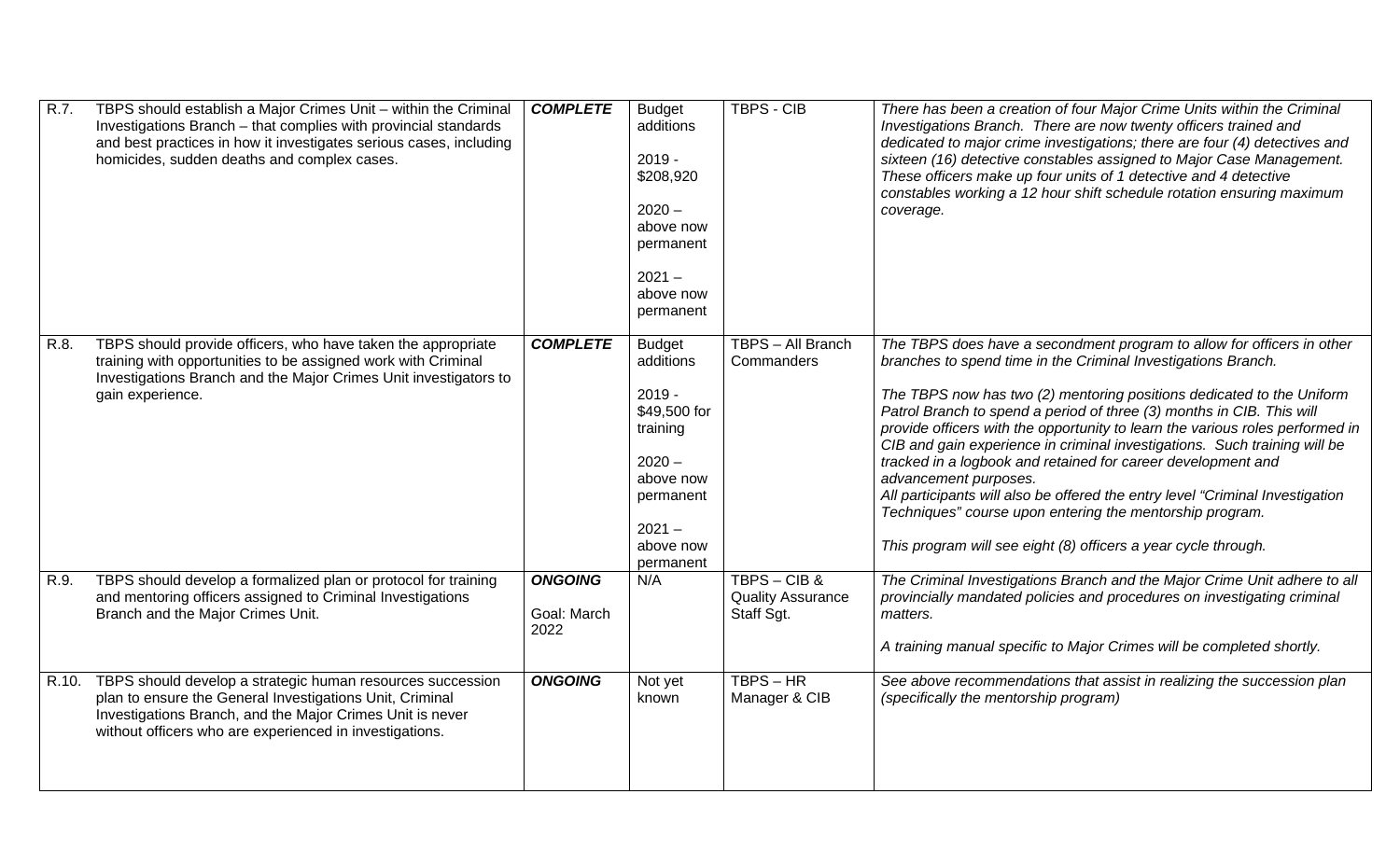|       | R.11. TBPS should establish procedures to ensure occurrent or<br>supplementary reports relevant to an investigation are brought to<br>the attention of the lead investigator or case manager. This<br>must take place regardless of whether a case has been<br>earmarked for Major Case Management. | <b>COMPLETE</b> | N/A                                                                                                   | <b>TBPS - CIB</b>                                         | This is being/has been addressed. Please also note that the Ministry of<br>Community Safety and Correctional Services has just released their Major<br>Case Management Inspection Report that deals directly with these<br>matters. However, prior to the release of either Report, the Inspector of<br>Criminal Investigations Branch implemented new procedures to ensure<br>lead investigators and case managers were adequately apprised of their<br>investigations.<br>Most recently, the CIB reporting structure has been streamlined within the<br>Branch. CIB now has a dedicated transcriptionist who will complete the<br>report for an officer to review and the Supervisor to approve.<br>Update: As of May 2022, The Inspector of CIB and the Regional Coroner<br>will speak weekly to ensure continuous communication. |
|-------|-----------------------------------------------------------------------------------------------------------------------------------------------------------------------------------------------------------------------------------------------------------------------------------------------------|-----------------|-------------------------------------------------------------------------------------------------------|-----------------------------------------------------------|--------------------------------------------------------------------------------------------------------------------------------------------------------------------------------------------------------------------------------------------------------------------------------------------------------------------------------------------------------------------------------------------------------------------------------------------------------------------------------------------------------------------------------------------------------------------------------------------------------------------------------------------------------------------------------------------------------------------------------------------------------------------------------------------------------------------------------------|
|       | R.12. TBPS should develop procedures to ensure forensic                                                                                                                                                                                                                                             | <b>COMPLETE</b> | See R.11                                                                                              | See R.11                                                  |                                                                                                                                                                                                                                                                                                                                                                                                                                                                                                                                                                                                                                                                                                                                                                                                                                      |
|       | identification officers are provided with the information necessary<br>to do their work effectively.                                                                                                                                                                                                | See R.11        |                                                                                                       |                                                           |                                                                                                                                                                                                                                                                                                                                                                                                                                                                                                                                                                                                                                                                                                                                                                                                                                      |
| R.13. | TBPS should immediately improve how it employs, structures,<br>and integrates its investigation file management system, Major<br>Case Management System, and its Niche database.                                                                                                                    | <b>ONGOING</b>  | <b>Budget</b><br><b>Additions</b><br>$2019 -$<br>\$200,000<br>(OPTIC)<br>$2020 - N/A$<br>$2021 - N/A$ | $TBPS - All$<br>Branches & IT                             | Please note that the Ministry of Community Safety and Correctional<br>Services has just released their Major Case Management Inspection<br>Report that deals directly with these matters.<br>TBPS Major Crime will be loading cases with the MCM framework using<br>the Powercase application. This will meet the Provincial standard.<br>The move to OPTIC continues in 2021. The tentative date to be live within<br>OPTIC is the end of March 2021.<br>January 2022 to be operational.<br>Update: May 2022 to be operational.                                                                                                                                                                                                                                                                                                     |
|       | R.14. TBPS should, on a priority basis, establish protocols with other<br>police services in the region, including Nishnawbe-Aski Police<br>Service and Anishinabek Police Service to enhance information-<br>sharing.                                                                              | <b>COMPLETE</b> | N/A                                                                                                   | $TBPS - All$<br>Branches & IT<br>External<br>stakeholders | Such protocols, both formal and informal, already exist.<br>In addition, the move to OPTIC will allow enhanced information sharing<br>between agencies.                                                                                                                                                                                                                                                                                                                                                                                                                                                                                                                                                                                                                                                                              |
|       | <b>RECOMMENDATIONS REGARDING OTHER TBPS OPERATIONAL AREAS</b>                                                                                                                                                                                                                                       |                 |                                                                                                       |                                                           |                                                                                                                                                                                                                                                                                                                                                                                                                                                                                                                                                                                                                                                                                                                                                                                                                                      |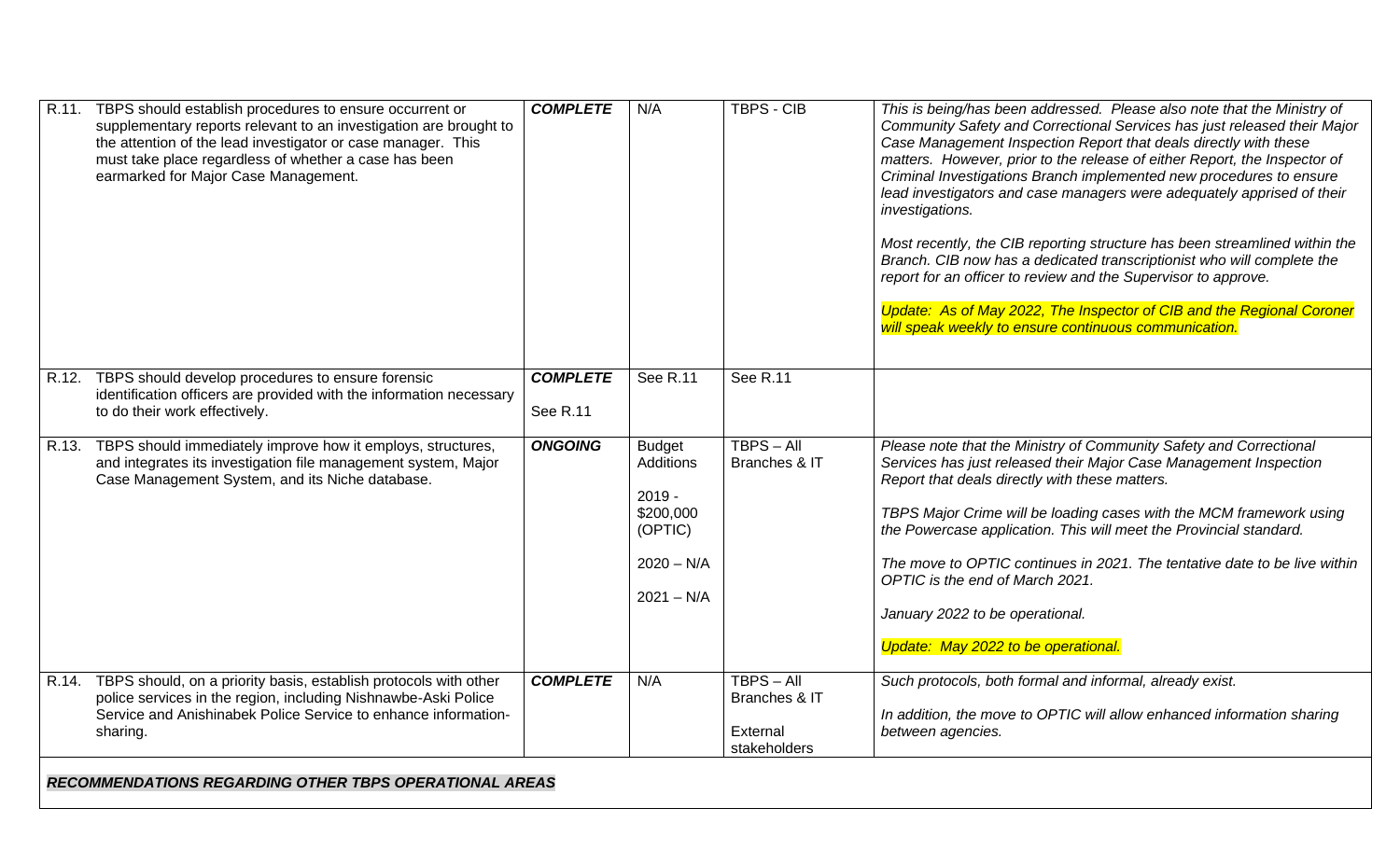|       | R.15. TBPS should fully integrate the Aboriginal Liaison Unit's role into<br>additional areas of the Police Service. This would help to<br>promote respectful relationships between TBPS and the<br>Indigenous People it serves. | <b>COMPLETE</b> | <b>Budget</b><br><b>Additions</b><br>Cost of<br>Consultant                                                                                    | TBPS - Community<br>Services Branch<br>External<br>Stakeholders<br>engaged in<br>Organizational<br><b>Change Project</b> | For more than a year, the Service has been undergoing an Organizational<br>Change Project, in which a consultant was hired and a committee of<br>internal and external members were tasked with diversifying the Service<br>and making it more inclusive. Part of this project was to look at the role of<br>the Aboriginal Liaison Unit, which is now called the Community Inclusion<br>Team.<br>TBPS hired a civilian Community Inclusion Team (CIT) Coordinator to<br>work with the Indigenous Liaison Officers. The CIT will develop<br>engagement plans for the community and the Coordinator will participate<br>on the TPBS Organizational Change Project going forward. Currently, the<br>project is focusing on career long diversity training with a focus on Bias,<br>Racism, Indigenous people and Culture.<br>The CIT Coordinator will be involved in all aspects of community<br>engagement with the Indigenous Liaison Officers and internally on training<br>and relationships with frontline sworn and civilian staff. |
|-------|----------------------------------------------------------------------------------------------------------------------------------------------------------------------------------------------------------------------------------|-----------------|-----------------------------------------------------------------------------------------------------------------------------------------------|--------------------------------------------------------------------------------------------------------------------------|-----------------------------------------------------------------------------------------------------------------------------------------------------------------------------------------------------------------------------------------------------------------------------------------------------------------------------------------------------------------------------------------------------------------------------------------------------------------------------------------------------------------------------------------------------------------------------------------------------------------------------------------------------------------------------------------------------------------------------------------------------------------------------------------------------------------------------------------------------------------------------------------------------------------------------------------------------------------------------------------------------------------------------------------|
| R.16. | TBPS should increase the number of officers in the Aboriginal<br>Liaison Unit by at least three additional officers.                                                                                                             | <b>COMPLETE</b> | <b>Budget</b><br>Addition<br>$2019 -$<br>\$95,000<br>$2020 -$<br>Above<br>increase<br>permanent<br>$2021 -$<br>Above<br>increase<br>permanent | See R.15                                                                                                                 | S R.15                                                                                                                                                                                                                                                                                                                                                                                                                                                                                                                                                                                                                                                                                                                                                                                                                                                                                                                                                                                                                                  |
|       | R.17. With Indigenous engagement and advice, TBPS should take<br>measures to acknowledge Indigenous culture inside<br>Headquarters or immediately outside it.                                                                    | <b>COMPLETE</b> | N/A                                                                                                                                           |                                                                                                                          | In the main second floor lobby, we currently have on display the Robinson<br>Superior Treaty and a Roy Thomas piece entitled "Relatives".<br>We will shortly be showcasing art received as a result of an art competition<br>put on by the TBPS for Fort William First Nation artists called "a call for<br>artists".                                                                                                                                                                                                                                                                                                                                                                                                                                                                                                                                                                                                                                                                                                                   |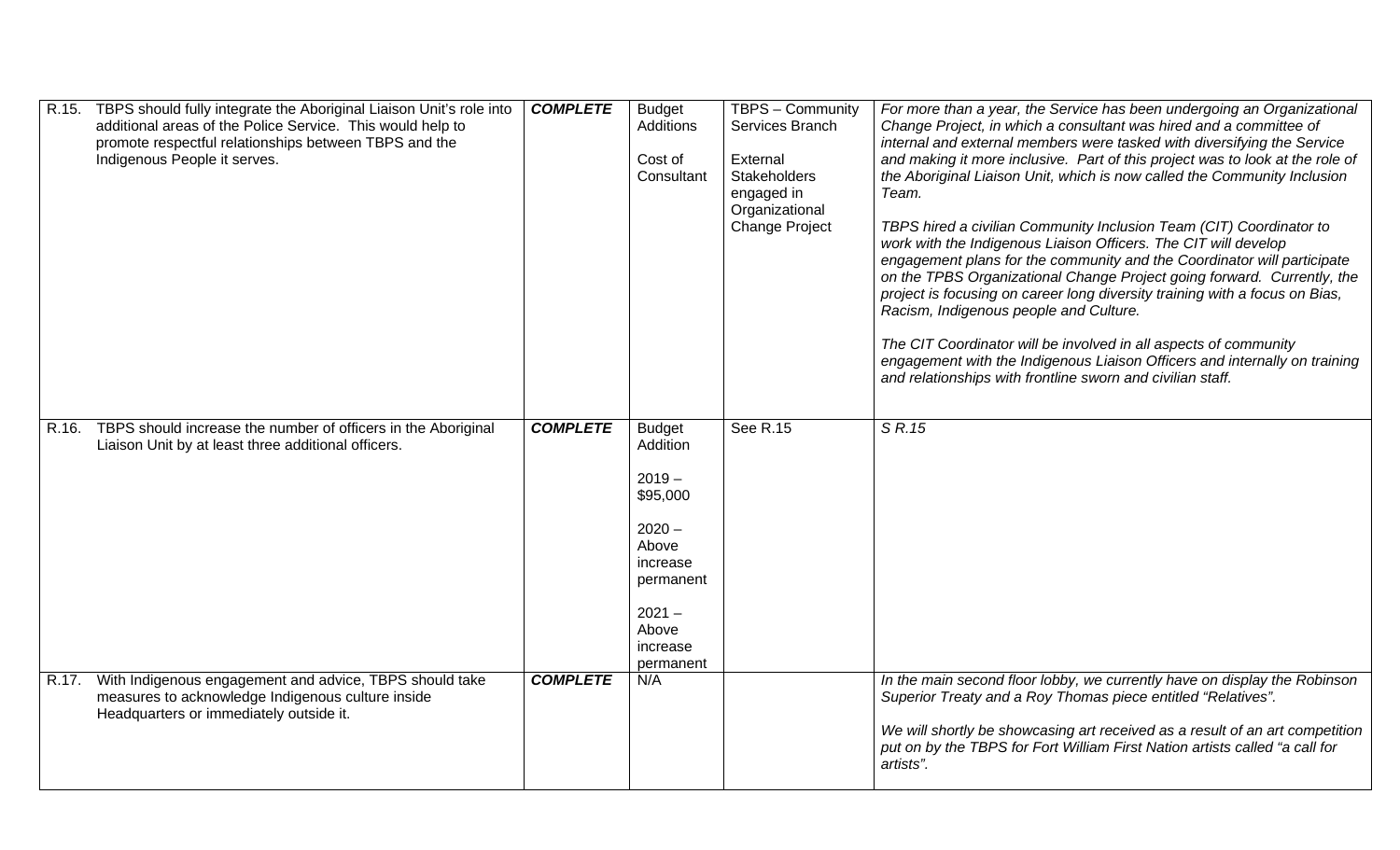|          |                                                                                                                                    |                 |                                                                                                                                                                                              |                     | The TBPS fully supports and assists in the Tree of Hope project initiated<br>by one of its constables, Sharlene Bourdeau and in partnership with<br>Ontario Native Women's Association (ONWA).<br>Update: The CIT Unit has updated the second floor display case<br>acknowledging many different indigenous dates and themes. E.g.<br>MMIWG, Every Child Matters, 2SLGBTQ, National Indigenous Day.<br>The CIT Unit has worked with an Elders Advisory Committee to gather and<br>be gifted with an Indigenous Bundle through ceremony E.g. Eagle Staff,<br>Smudge kit with medicines, sweet grass, sage, cedar. Cedar has been<br>raised over all entrances to bring good energy to the work being done by<br>staff.<br>Cedar Trees were planted on the south side flower gardens.                                                                                                                                 |
|----------|------------------------------------------------------------------------------------------------------------------------------------|-----------------|----------------------------------------------------------------------------------------------------------------------------------------------------------------------------------------------|---------------------|---------------------------------------------------------------------------------------------------------------------------------------------------------------------------------------------------------------------------------------------------------------------------------------------------------------------------------------------------------------------------------------------------------------------------------------------------------------------------------------------------------------------------------------------------------------------------------------------------------------------------------------------------------------------------------------------------------------------------------------------------------------------------------------------------------------------------------------------------------------------------------------------------------------------|
| Service. | R.18. Thunder Bay Police Service should make wearing name tags on<br>the front of their uniforms mandatory for all officers in the | <b>COMPLETE</b> | <b>Budget</b><br>Additions<br>$2019 -$<br>\$2,000<br>$2020 -$<br>\$20,000<br>$2021 - N/A$                                                                                                    | TBPS - all levels   | All name tags have been issued and are mandatory and considered a<br>permanent part of an officer's uniform.                                                                                                                                                                                                                                                                                                                                                                                                                                                                                                                                                                                                                                                                                                                                                                                                        |
| R.19.    | TBPS should implement the use of in-car cameras and body-<br>worn cameras.                                                         | <b>COMPLETE</b> | Additional<br>funding<br>added to<br>2019 capital<br>budget for 5<br>year project<br>1 <sup>st</sup> year<br>implementa<br>tion<br>\$361,900<br>with<br>\$72,000<br>infrastructur<br>e costs | $TBPS - all levels$ | TBPS will be announcing the roll out of in-car cameras and body-worn<br>cameras by the end of the first quarter of 2021.<br>Update: All body worn cameras have been deployed and are utilized by<br>all front line officers in Uniform Patrol and Traffic.<br>The in-car cameras installed in Primary Response front-line vehicles all<br>became operational on July 5th, 2021. The camera system consists of<br>a forward facing in-car camera and a rear prisoner compartment<br>camera. There is also full audio recording within the police<br>vehicle. We also have automatic triggers which start the in-car camera<br>recordings when certain parameters are met. One of these parameters<br>is the activation of the emergency lights. Another parameter is the<br>opening of the rear prisoner compartment doors when the police<br>vehicle is running. Once the cameras are activated, 30 seconds of pre- |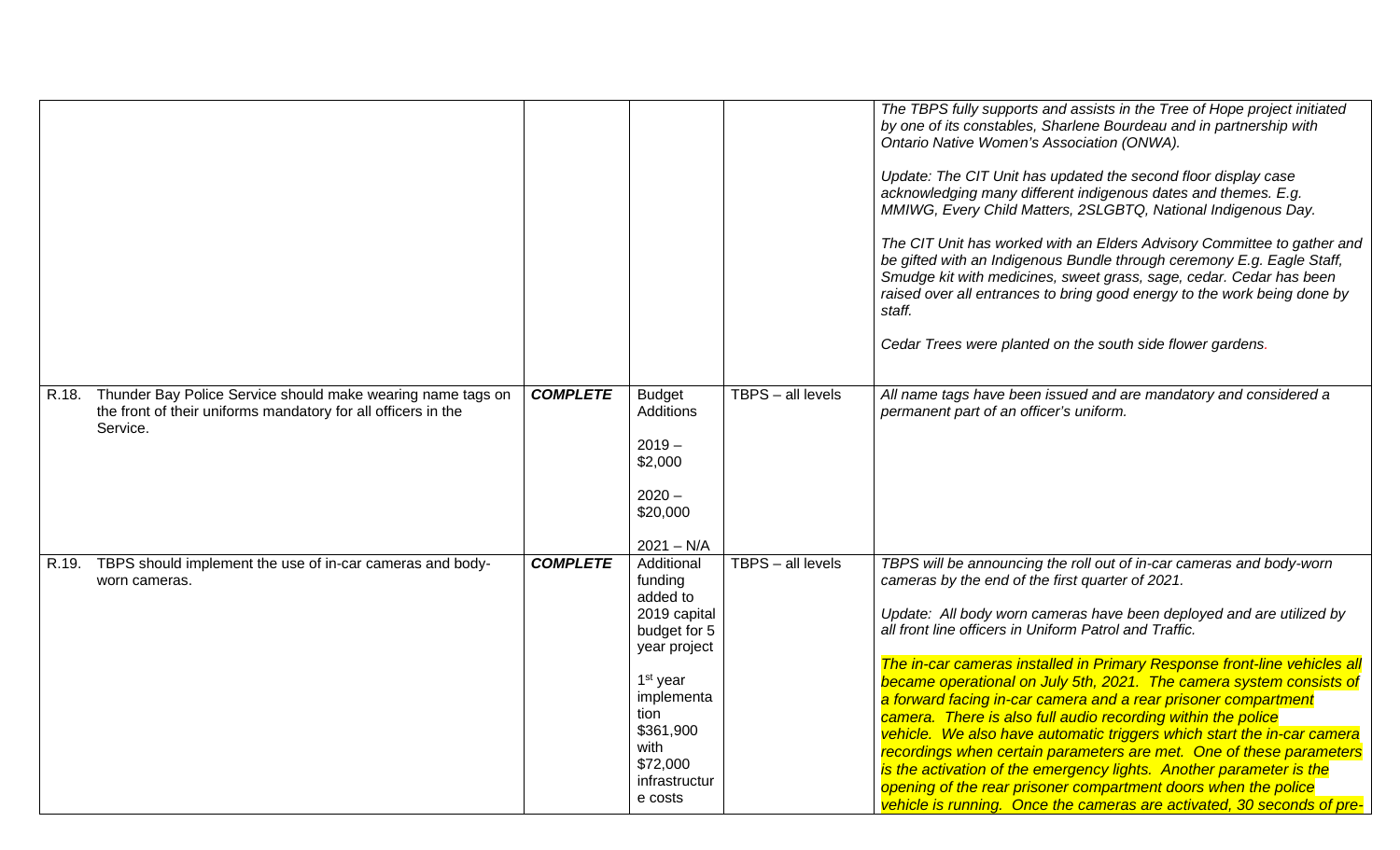|       |                                                                                                                                                                                                                                                                                                  |                            |                                                 |                                                               | activation video is captured and the audio is captured beginning at the<br>time of the activation. All these recordings are secured and<br>automatically uploaded to a digital evidence management system. The<br>video cannot be deleted or altered once it has been made. We<br>currently have 30 in-car cameras installed.<br>The Service has also launched a new video series called "Our Call" that<br>showcases the calls for service our officers attend. This was spearheaded<br>by Chris Adams and Scott Paradis. A video is shared monthly with the<br><b>Thunder Bay Police Services Board at their open session meetings.</b> |
|-------|--------------------------------------------------------------------------------------------------------------------------------------------------------------------------------------------------------------------------------------------------------------------------------------------------|----------------------------|-------------------------------------------------|---------------------------------------------------------------|-------------------------------------------------------------------------------------------------------------------------------------------------------------------------------------------------------------------------------------------------------------------------------------------------------------------------------------------------------------------------------------------------------------------------------------------------------------------------------------------------------------------------------------------------------------------------------------------------------------------------------------------|
|       | R. 20. TBPS should, through policy, impose and reinforce a positive<br>duty on all officers to disclose potential evidence of police<br>misconduct.                                                                                                                                              | <b>COMPLETE</b>            | N/A                                             | <b>TBPS</b>                                                   | Such a duty already exists in legislation. However, our policy has been<br>revised to include: "It is the duty of every member of the Thunder Bay<br>Police Service to address behavior that could be deemed as misconduct<br>when learned about or observed."<br>Additionally, TBPS has introduced a new Code of Conduct addressing this<br>recommendation directly.                                                                                                                                                                                                                                                                     |
|       | <b>RECOMMENDATIONS REGARDING MISSING PERSONS CASES</b>                                                                                                                                                                                                                                           |                            |                                                 |                                                               |                                                                                                                                                                                                                                                                                                                                                                                                                                                                                                                                                                                                                                           |
|       | R.21. I urge the Ontario government to bring into force Schedule 7, the<br>Missing Persons Act, 2018, as soon as possible.                                                                                                                                                                       | <b>COMPLETE</b>            | N/A                                             | Ontario Gov't                                                 | The Missing Persons Act is now in force and the legislation is being<br>utilized by members of the TBPS to assist them in missing persons cases.<br>The TBPS has participated in the training from the Ontario Police College<br>to ensure full knowledge and compliance with the Act. All TBPS policies<br>have been amended accordingly.                                                                                                                                                                                                                                                                                                |
| R.22. | TBPS and the Thunder Bay Police Services Board should re-<br>evaluate their missing persons policies, procedures, and<br>practices upon review of the report of the National Inquiry into<br>Missing and Murdered Indigenous Women and Girls, due to be<br>released on or before April 30, 2019. | <b>ONGOING</b><br>(Annual) | N/A                                             | <b>TBPS &amp; TBPSB</b><br>*Note: Input needed<br>from TBPSB* | The Missing Person Policy has also undergone another internal review in<br>June of 2020 and changes have been made.<br>The TBPSB is also in the process of a policy review and the TBPS will<br>ensure the appropriate changes are made once the Board's review is<br>complete.                                                                                                                                                                                                                                                                                                                                                           |
| R.23. | TBPS and the Thunder Bay Police Services Board should re-<br>evaluate their missing persons policies, procedures and<br>practices upon review of the Honourable Gloria Epstein's report                                                                                                          | <b>ONGOING</b>             | Not yet<br>known but<br>could be<br>significant | <b>TBPS &amp; TBPSB</b>                                       | The Honourable Gloria Epstein's report was released on April 9, 2021.<br>The TBPS is in the initial phases of reviewing the report. A longer<br>presentation and implementation strategy will be presented to the Board in<br>June 2021.                                                                                                                                                                                                                                                                                                                                                                                                  |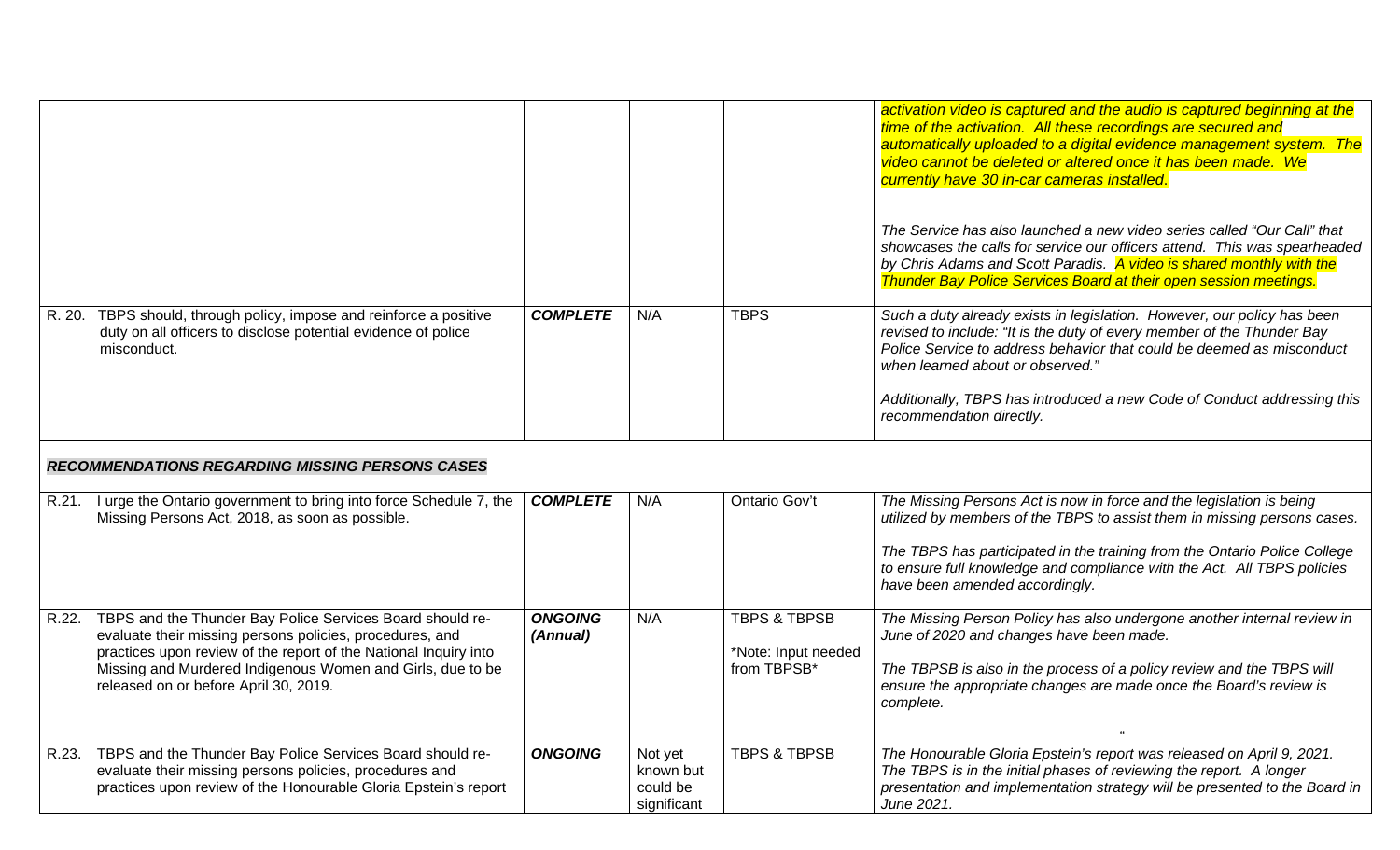|       | on Toronto Police Service's missing persons investigations due<br>to be released in April, 2020.                                                                                                                                                                                                    | Goal: June<br>2021 for initial<br>report<br>Long Term:<br>Multi-year |          |                            | Update: The Service provided update reports as to how it is implementing<br>the recommendations as outlined in Epstein's report. Reports went to the<br>board in September and October of 2021. The next report will come in the<br>first half of 2022.                                                                                               |
|-------|-----------------------------------------------------------------------------------------------------------------------------------------------------------------------------------------------------------------------------------------------------------------------------------------------------|----------------------------------------------------------------------|----------|----------------------------|-------------------------------------------------------------------------------------------------------------------------------------------------------------------------------------------------------------------------------------------------------------------------------------------------------------------------------------------------------|
|       | RECOMMENDATIONS REGARDING THE RELATIONSHIP BETWEEN THE POLICE AND THE CORONER'S OFFICE                                                                                                                                                                                                              |                                                                      |          |                            |                                                                                                                                                                                                                                                                                                                                                       |
|       | R.24. The Office of the Chief Coroner, Ontario's Chief Forensic<br>Pathologist, the Regional Coroner, and TBPS should implement<br>the Thunder Bay Death Investigations Framework on a priority<br>basis and should evaluate and modify it as required, with the<br>input of the parties, annually. | <b>COMPLETE</b>                                                      | N/A      | TBPS & Coroner's<br>Office | The Service has concluded in-house training with all officers that<br>addresses the investigative relationship between the Police and the<br>Coroner. The Coroner's office is invited and does attend to assist in<br>delivering this training. There is a working framework in place as outlined<br>above that will be utilized on an ongoing basis. |
|       | R.25. The Office of the Chief Coroner should ensure police officers<br>and coroners are trained on the framework to promote its<br>effective implementation.                                                                                                                                        | <b>COMPLETE</b>                                                      | See R.24 | See R.24                   | <b>See R.24</b>                                                                                                                                                                                                                                                                                                                                       |
|       | R.26. The Office of the Chief Coroner and TBPS should publicly report<br>on the ongoing implementation of the framework in a way that<br>does not prejudice ongoing investigations of prosecutions.                                                                                                 | <b>COMPLETE</b>                                                      | See R.24 | See R.24                   | See R.24                                                                                                                                                                                                                                                                                                                                              |
|       | RECOMMENDATIONS REGARDING THE RELATIONSHIP BETWEEN THE POLICE AND PATHOLOGIST                                                                                                                                                                                                                       |                                                                      |          |                            |                                                                                                                                                                                                                                                                                                                                                       |
|       | R.27. The Ontario Forensic Pathology Service should train all                                                                                                                                                                                                                                       | N/A                                                                  | N/A      |                            |                                                                                                                                                                                                                                                                                                                                                       |
|       | pathologists on the Intersection of Police and Coroners for<br>Thunder Bay Death Investigations as set out in the framework.                                                                                                                                                                        |                                                                      |          | Coroner's Officer          | N/A                                                                                                                                                                                                                                                                                                                                                   |
| R.28. | TBPS should reflect, in its procedures and training, fundamental<br>principles to define the relationship between investigators and<br>pathologists.                                                                                                                                                | <b>COMPLETE</b>                                                      | N/A      | <b>TBPS</b>                | The Service's Sudden Death Policy has been fully reviewed and revised to<br>incorporate the above. The policy will be continuously reviewed as<br>required.                                                                                                                                                                                           |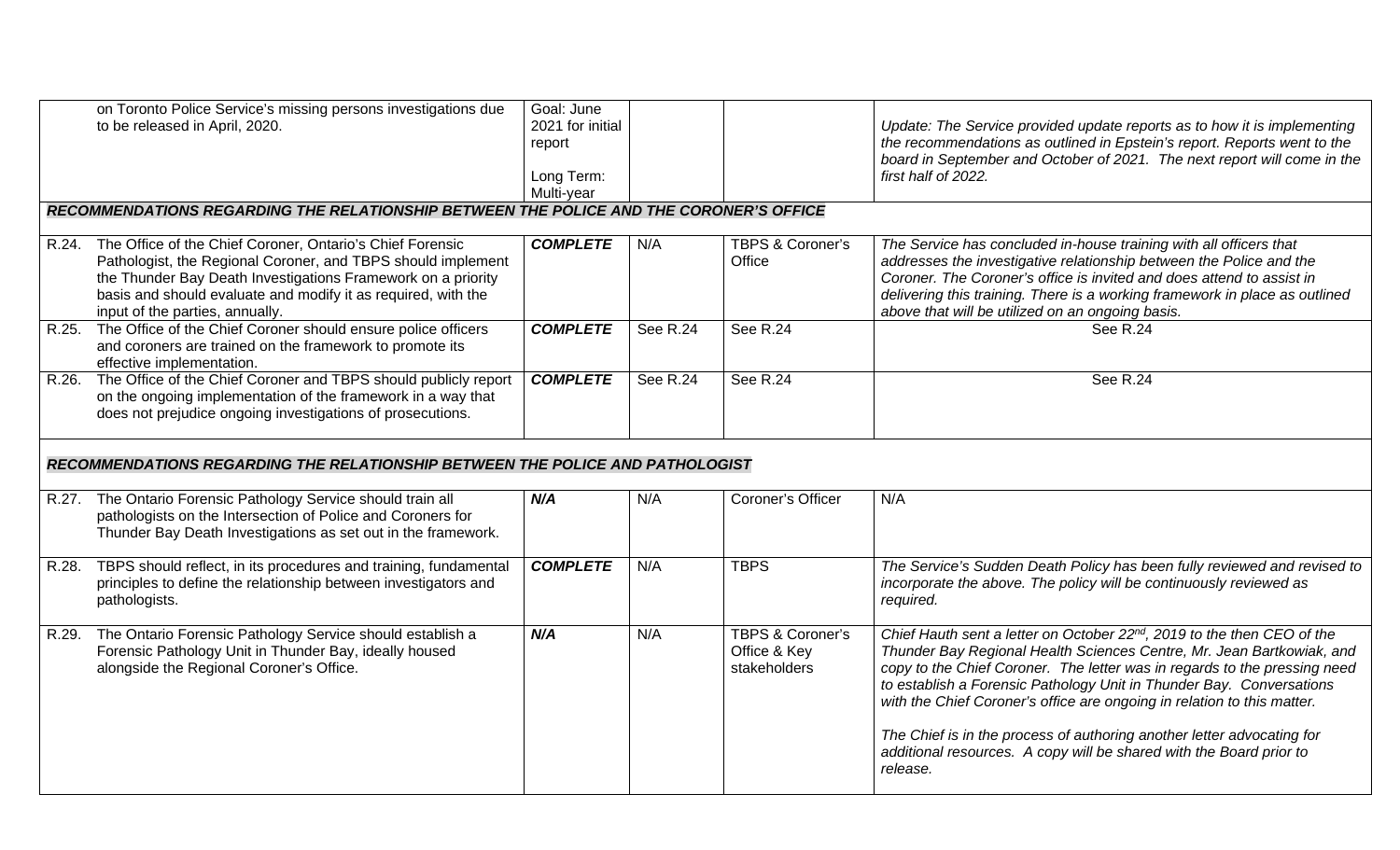|       |                                                                                                                                                                                                                                                                                                                                                        |                 |                                                                                                                                        |                                                   | Update: Chief Hauth sent a letter on November 24, 2021 to the Office of<br>the Chief Coroner and copying the Thunder Bay Police Services Board.<br>Within that correspondence Chief Hauth notes that alongside the Regional<br>Coroner's Office, the establishment of a forensic pathology unit forms part<br>of the OIPRD recommendations under Recommendation 29.                                                                                                                                                                                                                                                                                                                                                                                                                                                                                                                                                                                                     |
|-------|--------------------------------------------------------------------------------------------------------------------------------------------------------------------------------------------------------------------------------------------------------------------------------------------------------------------------------------------------------|-----------------|----------------------------------------------------------------------------------------------------------------------------------------|---------------------------------------------------|-------------------------------------------------------------------------------------------------------------------------------------------------------------------------------------------------------------------------------------------------------------------------------------------------------------------------------------------------------------------------------------------------------------------------------------------------------------------------------------------------------------------------------------------------------------------------------------------------------------------------------------------------------------------------------------------------------------------------------------------------------------------------------------------------------------------------------------------------------------------------------------------------------------------------------------------------------------------------|
| R.30. | If a Forensic Pathology Unit cannot be located in Thunder Bay,<br>TBPS and the Ontario Forensic Pathology Service should<br>establish, on a priority basis, procedures to ensure timely and<br>accurate exchange of information on sudden death and<br>homicide investigations and regular case-conferencing on such<br>cases.                         | <b>COMPLETE</b> | <b>Budget</b><br><b>Additions</b><br>$2021 - To$<br>be<br>determined<br>(cost<br>recovery<br>model by<br>Toronto<br>Police<br>Service) | <b>TBPS &amp; Coroner's</b><br>Office             | The TBPS has recently entered into a Memorandum of Understanding with<br>the Toronto Police Service for their assistance when post mortems are<br>scheduled to be conducted in Toronto. This allows for continuity and<br>efficiencies while cutting down on costs of travel and delay.<br>The MOU received final signature of March 2, 2021.                                                                                                                                                                                                                                                                                                                                                                                                                                                                                                                                                                                                                           |
|       | R.31. The Ontario Forensic Pathology Service should provide autopsy<br>services compatible with cultural norms in Indigenous<br>communities.                                                                                                                                                                                                           | N/A             | N/A                                                                                                                                    | Coroner's Office                                  |                                                                                                                                                                                                                                                                                                                                                                                                                                                                                                                                                                                                                                                                                                                                                                                                                                                                                                                                                                         |
|       | Recommendations Regarding Racism in TBPS Policing - General                                                                                                                                                                                                                                                                                            |                 |                                                                                                                                        |                                                   |                                                                                                                                                                                                                                                                                                                                                                                                                                                                                                                                                                                                                                                                                                                                                                                                                                                                                                                                                                         |
|       | R.32. TBPS should focus proactively on actions to eliminate systemic<br>racism, including removing systemic barriers and the root causes<br>of racial inequities in the Service. TBPS should undertake a<br>human rights reorganizational change strategy and action plan<br>as recommended by the Ontario Human Rights Commission in<br>October 2016. | <b>ONGOING</b>  | <b>Budget</b><br><b>Additions</b>                                                                                                      | <b>TBPS &amp; External</b><br><b>Stakeholders</b> | The Service is currently undergoing an Organizational Change project<br>initiated by the Chief of Police. The details of the Organizational Change<br>project can be found on the TBPS website.<br>The first meeting was held in April 2018 and the first area of change was<br>the Aboriginal Liaison Unit. The Service is currently working on its Training<br>Curriculum for all members of the TBPS, both civilian and sworn.<br>The CIT Coordinator will participate in many aspects of this<br>recommendation through the Organizational Change Project - training,<br>recruitment and communication internally and externally. Culturally<br>significant training plans will be presented to the Chief for acceptance<br>early in 2021.<br>Update: The Chief authorized the establishment of an internal Equity,<br>Diversity and Inclusion Committee. The Committee will discuss new<br>initiatives such as the CIT Strategic Plan, various policy, recruitment |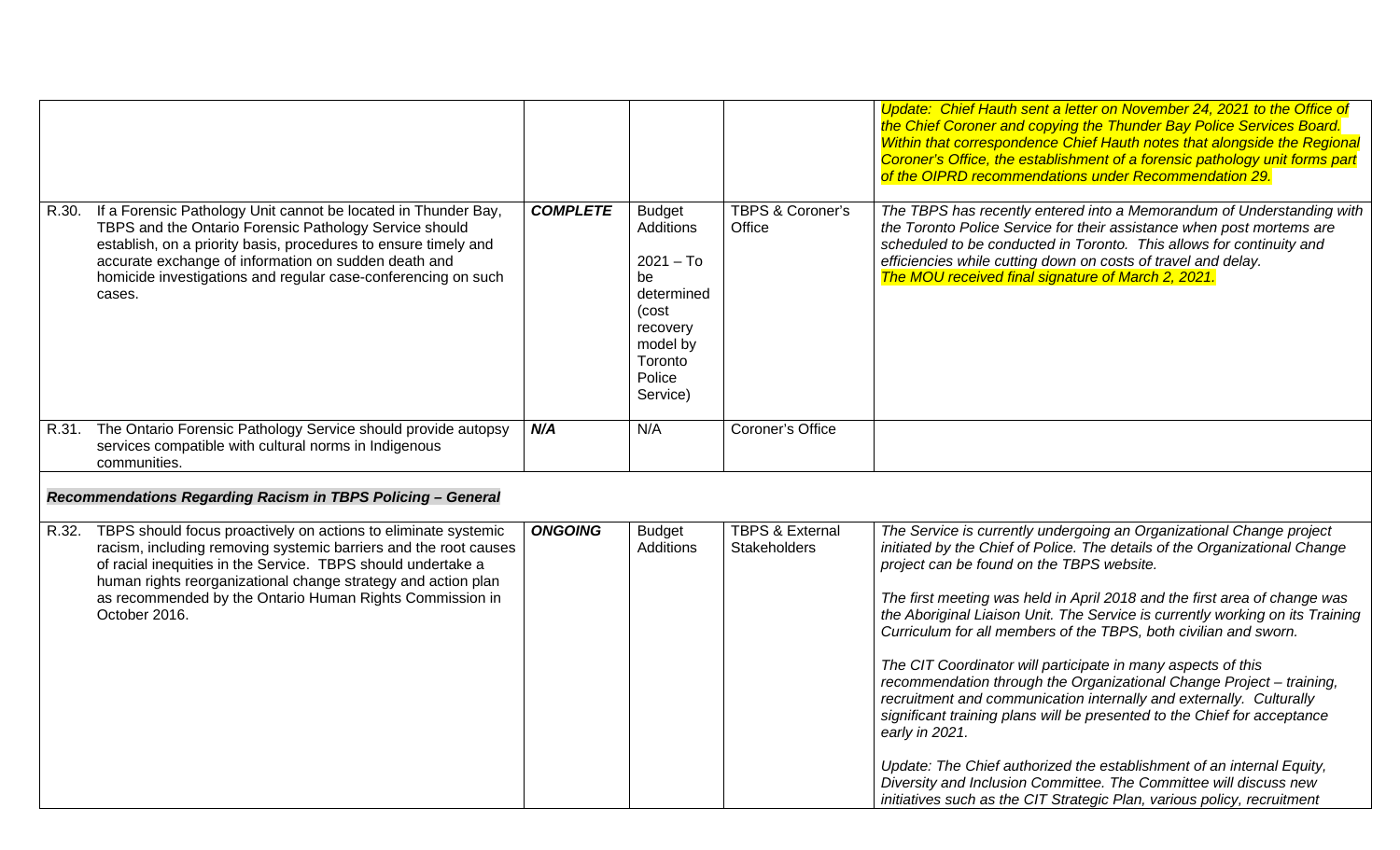|       |                                                                                                                                                                                                                                                                                                                                                                                                 |                 |                                                                             |                                            | initiatives and volunteer work. Recommendations from the work of the<br>committee can be forwarded to the Chief to consider.<br>Training will start based on the approved curriculum in December of 2021.<br>First training session to be held December 13-16, 2021 with additional<br>sessions scheduled for January 2022.                                                                                                                                                                                                                                                                                                                                                                                                                                                                                                                                                                                                                                                                                                                                                                                                                                                                                                                                                                                                                                                                                                                                 |
|-------|-------------------------------------------------------------------------------------------------------------------------------------------------------------------------------------------------------------------------------------------------------------------------------------------------------------------------------------------------------------------------------------------------|-----------------|-----------------------------------------------------------------------------|--------------------------------------------|-------------------------------------------------------------------------------------------------------------------------------------------------------------------------------------------------------------------------------------------------------------------------------------------------------------------------------------------------------------------------------------------------------------------------------------------------------------------------------------------------------------------------------------------------------------------------------------------------------------------------------------------------------------------------------------------------------------------------------------------------------------------------------------------------------------------------------------------------------------------------------------------------------------------------------------------------------------------------------------------------------------------------------------------------------------------------------------------------------------------------------------------------------------------------------------------------------------------------------------------------------------------------------------------------------------------------------------------------------------------------------------------------------------------------------------------------------------|
| R.33. | TBPS leadership should publicly and formally acknowledge that<br>racism exists at all levels within the Police Service and it will not<br>tolerate racist views or actions. TBPS leadership should engage<br>with Indigenous communities on the forum for and content of<br>these acknowledgements. This would be an important step in<br>TBPS advancing reconciliation with Indigenous People. | <b>COMPLETE</b> | N/A                                                                         | TBPS - Chief of<br>Police                  | On the day the Systemic Review Report was released, the existence of<br>systemic racism was acknowledged. It was also reiterated by the TBPS<br>leadership that racist views and actions are not, and will never be,<br>tolerated by the Service. The Chief also acknowledged the existence of<br>systemic racism within the Service and the Board during the Board's<br>Acknowledgement and Reconciliation Circle on January 13, 2019.                                                                                                                                                                                                                                                                                                                                                                                                                                                                                                                                                                                                                                                                                                                                                                                                                                                                                                                                                                                                                     |
| R.34  | The Thunder Bay Police Services Board should publicly and<br>formally acknowledge racism exists within TBPS and take a<br>leadership role in repairing the relationship between TBPS and<br>Indigenous communities. This too, is an important step in TBPS<br>advancing reconciliation with Indigenous People.                                                                                  | N/A             | N/A                                                                         | N/A                                        |                                                                                                                                                                                                                                                                                                                                                                                                                                                                                                                                                                                                                                                                                                                                                                                                                                                                                                                                                                                                                                                                                                                                                                                                                                                                                                                                                                                                                                                             |
| R.35  | TBPS leadership should create a permanent advisory group<br>involving the police chief and Indigenous leadership with a<br>defined mandate, regular meetings, and a mechanism for crisis-<br>driven meetings to address racism within the TBPS and other<br>issues.                                                                                                                             | <b>ONGOING</b>  | Not yet<br>known.<br>Currently<br>the group is<br>made up of<br>volunteers. | <b>TBPS &amp; External</b><br>Stakeholders | Currently, there is a group called the Executive Committee on Indigenous<br>and Diversity Issues which meets quarterly. This Committee acts as an<br>advisory group to the Chief of Police when major incidents occur that<br>require community input. However, this Committee has been put on hold<br>and is being re-defined to better meet the needs of the Community under<br>the Organizational Change project.<br>As part of the transition from the Aboriginal Liaison Unit to the Community<br>Inclusion Team, the new Civilian Coordinator will be tasked with redefining<br>the role of the Committee as well as reviewing the composition of the<br>Committee. As an individual was just hired in this position, an update will<br>follow.<br>The development of the Equity, Diversity and Inclusion (EDI) Committee.<br>An internal committee of the TBPS. First meeting held September of<br>2021. The EDI Committee's general purpose is to consider, discuss,<br>research and propose new innovations on who we are, what we represent<br>internally and externally as a Service to ensure the best service to our<br>community. This will include community engagement to hear about what<br>our community would like to see from us. The EDI Committee connects to<br>the Community Inclusion Team (CIT) Strategic Plan, as well as, our<br>response to the various reports and recommendations that impact our<br>service delivery model. |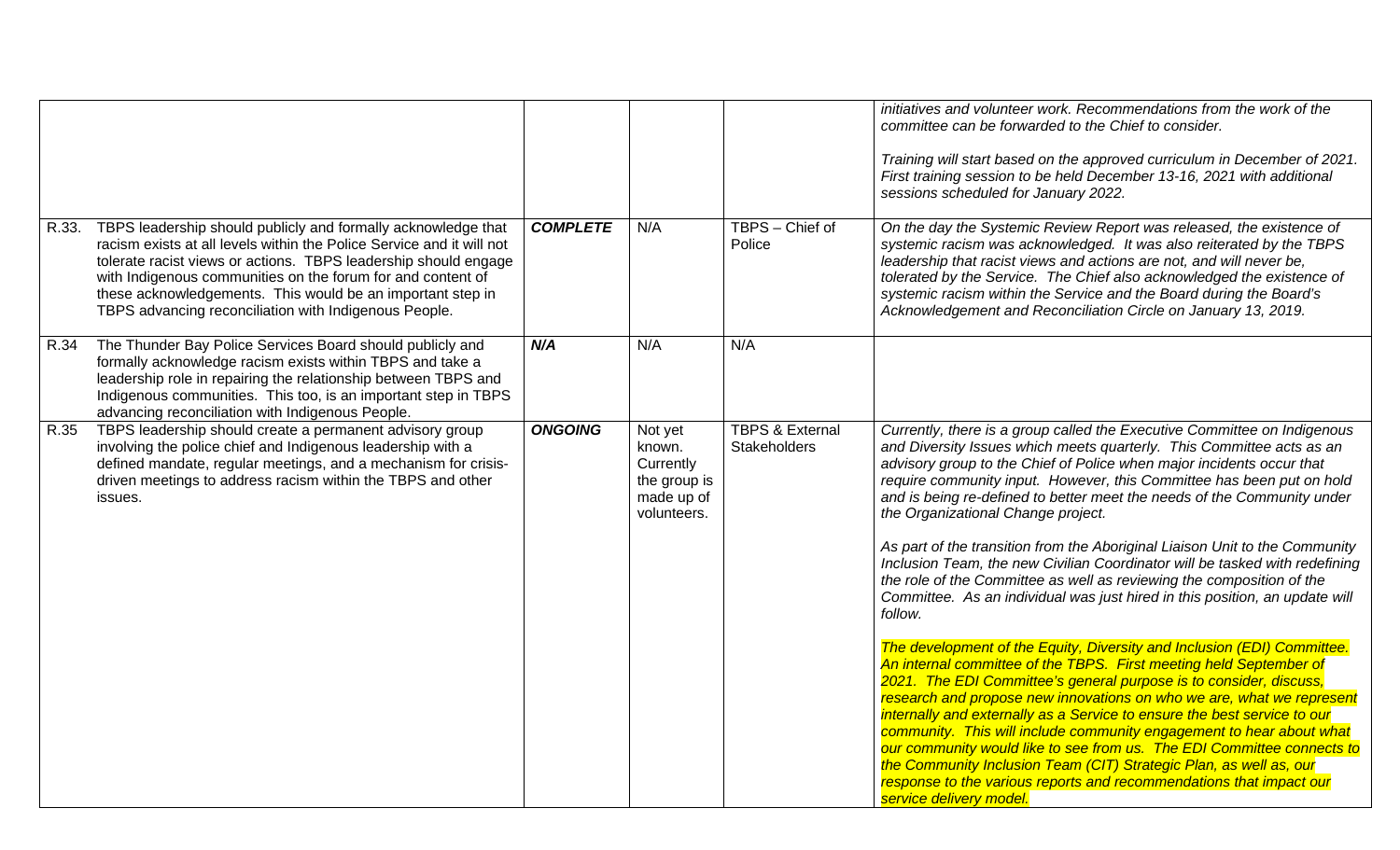| <b>TRAINING</b><br>TBPS should work with training experts, Indigenous Leaders,<br>Elders, and the Indigenous Justice Division of the Ministry of the<br>Attorney General to design and implement mandatory<br>Indigenous cultural competency and anti-racism training for all<br>TBPS officers and employees, that:<br>a) Is ongoing throughout the career of a TBPS officer or<br>employee;<br>b) Involves "experiential training" that includes Indigenous<br>Elders and community members who can share their                                                                                                                                                                                            | <b>COMPLETE</b>                                                                                                                                                                                                                                                                                                                                                                                                                                                                                                                                     | <b>Budget</b><br>Additions<br>$2021 -$<br>\$55,000<br>(actual<br>training<br>cost) | <b>TBPS &amp; External</b><br><b>Stakeholders</b> | Further, Dr. Leisa Desmoulins alongside the Curriculum Working Group<br>are actively gathering information and testing various training programs to<br>be implemented throughout the duration of a police officer's career. The<br>development of this curriculum is ongoing. The framework will reflect a<br>community-focused service delivery model that activates the principles<br>from the Truth and Reconciliation Commission's Final Report and the<br>training recommendations from the OIPRD's Broken Trust Report. The<br>framework will be grounded in diversity, equity and inclusion                                                                                                                                                                                                                                                                                                                                                                                                                                               |
|-------------------------------------------------------------------------------------------------------------------------------------------------------------------------------------------------------------------------------------------------------------------------------------------------------------------------------------------------------------------------------------------------------------------------------------------------------------------------------------------------------------------------------------------------------------------------------------------------------------------------------------------------------------------------------------------------------------|-----------------------------------------------------------------------------------------------------------------------------------------------------------------------------------------------------------------------------------------------------------------------------------------------------------------------------------------------------------------------------------------------------------------------------------------------------------------------------------------------------------------------------------------------------|------------------------------------------------------------------------------------|---------------------------------------------------|--------------------------------------------------------------------------------------------------------------------------------------------------------------------------------------------------------------------------------------------------------------------------------------------------------------------------------------------------------------------------------------------------------------------------------------------------------------------------------------------------------------------------------------------------------------------------------------------------------------------------------------------------------------------------------------------------------------------------------------------------------------------------------------------------------------------------------------------------------------------------------------------------------------------------------------------------------------------------------------------------------------------------------------------------|
|                                                                                                                                                                                                                                                                                                                                                                                                                                                                                                                                                                                                                                                                                                             |                                                                                                                                                                                                                                                                                                                                                                                                                                                                                                                                                     |                                                                                    |                                                   |                                                                                                                                                                                                                                                                                                                                                                                                                                                                                                                                                                                                                                                                                                                                                                                                                                                                                                                                                                                                                                                  |
| perspective and answer questions based on their own lived<br>experiences;<br>informed by all best practices;<br>participants;<br>than focusing on one culture to the exclusion of others;<br>Explains how the diversity of Indigenous People are pre and<br>post contact history is relevant to the ongoing work of TBPS<br>officers and employees. For example, Indigenous culture and<br>practices are highly relevant to how officers should serve<br>Indigenous People, conduct missing persons investigations,<br>build trust, accommodate practices associated with the deaths<br>of loved ones, and avoid micro-aggressions. Micro-<br>aggressions are daily verbal or non-verbal slights, snubs, or |                                                                                                                                                                                                                                                                                                                                                                                                                                                                                                                                                     |                                                                                    |                                                   | In May 2020 Chief Hauth tasked the CWG members to develop a<br>curriculum with four phases, grounded in recommendations from two<br>previous reports. To date, the CWG has studied other curricula from the<br>OPP and other local police services. Also, the group has consulted with<br>trainers from the justice sector to find a trainer for the initial phase of the<br>training. Currently they are customizing the training and selecting a<br>trainer(s) with the capacity to train all members of TBPS. CWG members<br>will present a report with recommendations for Phase I training to Chief<br>Hauth by the end of the March 2021.<br>As per recommendation 32, the training commenced in December of 2021.<br>The CWG provided parameters to be included in the Diversity Training.<br>The CIT Coordinator is prepared the training which included consultation<br>with Elders and outreach to include Community members to assist with<br>delivery of the training. The first training session was held December 13-<br>16, 2021. |
| negative messages to members of vulnerable or marginalized<br>communities.                                                                                                                                                                                                                                                                                                                                                                                                                                                                                                                                                                                                                                  | <b>COMPLETE</b>                                                                                                                                                                                                                                                                                                                                                                                                                                                                                                                                     | See R.36                                                                           | <b>TBPS &amp; External</b><br><b>Stakeholders</b> | In addition - currently have in place Grade 8 visit project in conjunction<br>with NAPS where officers visit First Nations communities.                                                                                                                                                                                                                                                                                                                                                                                                                                                                                                                                                                                                                                                                                                                                                                                                                                                                                                          |
|                                                                                                                                                                                                                                                                                                                                                                                                                                                                                                                                                                                                                                                                                                             | c) Is informed by content determined at the local level, and<br>d) Is interactive and allows for respectful dialogue involving all<br>e) Reflects the diversity within Indigenous communities, rather<br>$f$ )<br>insults that communicate, often inadvertently, derogatory or<br>TBPS should ensure the Indigenous cultural competency<br>training recommended in this report is accompanied by initiatives<br>in collaboration with First Nations police services that allow<br>TBPS officers to train or work with First Nations police services |                                                                                    |                                                   | and visit remote First Nations to provide outreach.                                                                                                                                                                                                                                                                                                                                                                                                                                                                                                                                                                                                                                                                                                                                                                                                                                                                                                                                                                                              |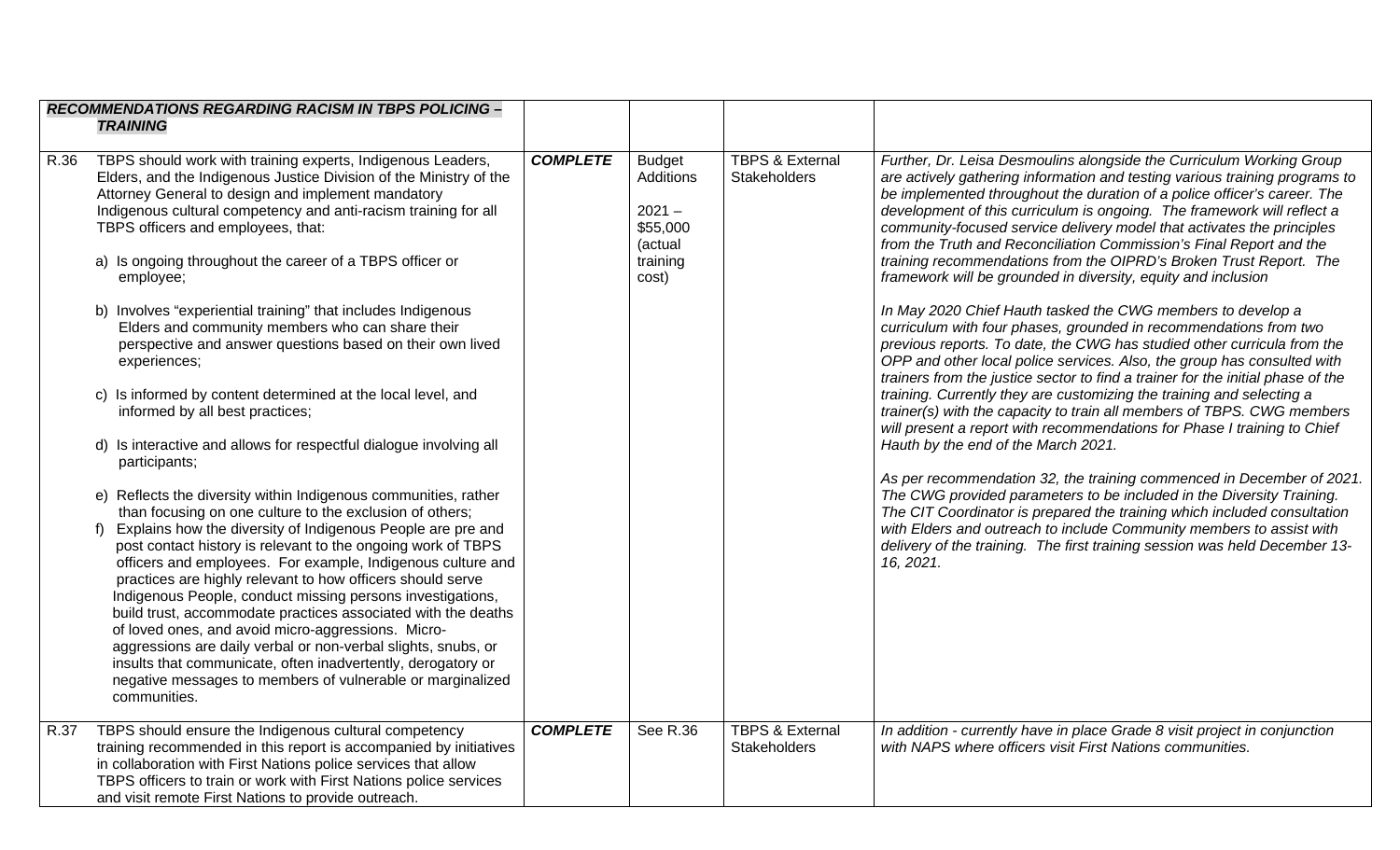| TBPS leadership should provide greater support for voluntarism<br>R.38<br>by attending relevant sporting or community events.                                                                                                                                                                                   | <b>COMPLETE</b> | N/A                                                                                               | <b>TBPS</b> | Within the last year, the Chief of Police has added to the TBPS Board<br>agenda a public acknowledgement of the TBPS members. When a<br>member is identified as having demonstrated an outstanding commitment<br>to volunteering their time within the community, they are publicly presented<br>with a certificate of recognition.                                                                                                                                                                                                                                                                                                                                                                                   |
|-----------------------------------------------------------------------------------------------------------------------------------------------------------------------------------------------------------------------------------------------------------------------------------------------------------------|-----------------|---------------------------------------------------------------------------------------------------|-------------|-----------------------------------------------------------------------------------------------------------------------------------------------------------------------------------------------------------------------------------------------------------------------------------------------------------------------------------------------------------------------------------------------------------------------------------------------------------------------------------------------------------------------------------------------------------------------------------------------------------------------------------------------------------------------------------------------------------------------|
| TBPS should develop and enhance additional cultural<br>R.39<br>awareness training programs relating to the diverse community it<br>serves.                                                                                                                                                                      | <b>ONGOING</b>  | Not yet<br>known                                                                                  | <b>TBPS</b> | See R.36<br>Update: CIT established FACT Fridays communicating information to all<br>members of the TBPS on Culture, 2SLGBTQ and relevant topics to inform,<br>allow for better understanding and dispelling common myths.                                                                                                                                                                                                                                                                                                                                                                                                                                                                                            |
| <b>RECOMMENDATIONS ON RACISM IN TBPS POLICING -</b><br><b>RECRUITMENT AND JOB PROMOTION</b>                                                                                                                                                                                                                     |                 |                                                                                                   |             |                                                                                                                                                                                                                                                                                                                                                                                                                                                                                                                                                                                                                                                                                                                       |
| R. 40 TBPS should implement psychological testing designed to<br>eliminate applicants who have or express racist views and<br>attitudes. In Ontario, such specific testing is not done. It can be<br>tailored to the TBPS experience. This testing should be<br>implemented in Thunder Bay on a priority basis. | <b>COMPLETE</b> | <b>Budget</b><br>additions<br>$2020 -$<br>$2021 -$                                                |             | The psychological testing TBPS now engages in is extensive and much<br>more thorough than what has been completed in the past. We now have<br>three separate psychological tests that are analyzed by a psychologist in<br>order to inform a medical opinion on the candidate's suitability to be a<br>police officer. One of these tests, the MPulse, specifically analyzes liability<br>factors including racially offensive conduct, negativity and inappropriate<br>attitudes. Candidates also receive face to face interviews with a<br>psychologist should any portion of the testing be inconclusive or potentially<br>concerning. Candidates with concerning test results are screened out of<br>the process. |
| R. 41 TBPS should, on a priority basis, create and adopt a proactive<br>strategy to increase diversity within the Service, with prominence<br>given to Indigenous candidates.                                                                                                                                   | <b>COMPLETE</b> | <b>Budget</b><br><b>Additions</b><br>$2020 -$<br>$2021 -$<br>(recruitment<br>initiative<br>costs) | <b>TBPS</b> | The entire recruitment process within the TBPS has been redeveloped<br>with a focus on removing systemic barriers disproportionately encountered<br>by Indigenous candidates. Everything from the initial testing to the<br>background check has been modified or is completely new.<br>A full report was provided to the TBPSB in January 2020<br>Also, the Service is in the process of reviewing its HR department and<br>looking at ways to expand.                                                                                                                                                                                                                                                               |
| R. 42 TBPS leadership should link job promotion to demonstrated<br>Indigenous cultural competency.                                                                                                                                                                                                              | <b>COMPLETE</b> | N/A                                                                                               | <b>TBPS</b> | TBPS Promotional Policy newly implemented in 2020 Collective<br>Agreement and internal procedures changed with emphasis placed on<br>different criteria for promotions.                                                                                                                                                                                                                                                                                                                                                                                                                                                                                                                                               |